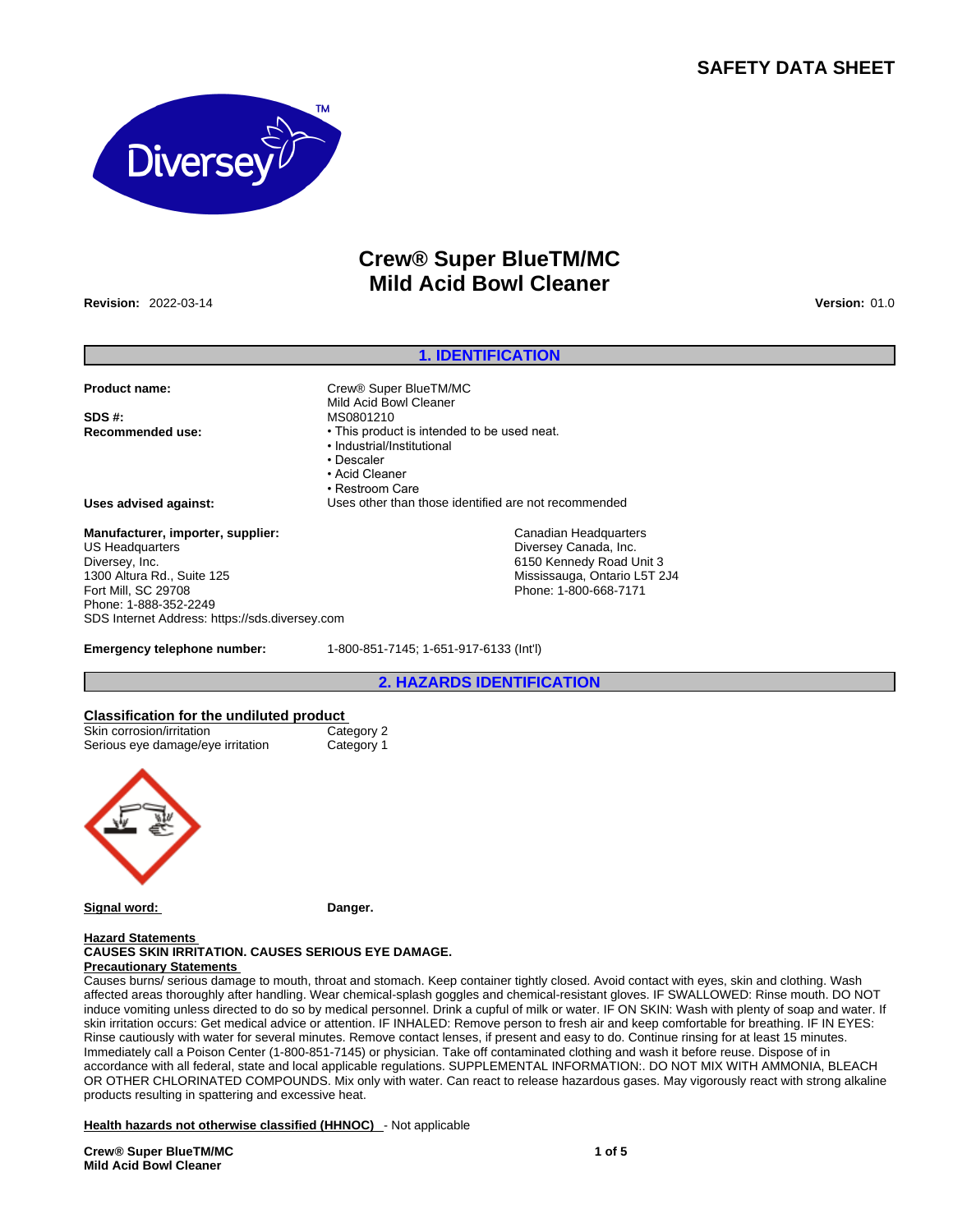RTU

# **3. COMPOSITION/INFORMATION ON INGREDIENTS**

### **Classified Ingredients**

| Ingredient(s)                  | <b>CAS#</b> | Weight % |
|--------------------------------|-------------|----------|
| Alcohol, C9-C11<br>ethoxylated | 68439-46-3  | $-5%$    |
| Oxalic acid                    | 6153-56-6   | $-5%$    |
| Dodecylbenzene sulfonic acid   | 68584-22-5  | $-5%$    |

# **4. FIRST AID MEASURES**

## **Undiluted Product:**

**Eyes:** IF IN EYES: Rinse cautiously with water for several minutes. Remove contact lenses, if present and easy to do. Continue rinsing for at least 15 minutes.

**Skin:** IF ON SKIN: Wash with plenty of soap and water. If skin irritation occurs: Get medical advice/attention.

**Inhalation:** IF INHALED: Remove person to fresh air and keep comfortable for breathing.

Ingestion: IF SWALLOWED: Rinse mouth. DO NOT induce vomiting unless directed to do so by medical personnel. Drink a cupful of milk or water.

**Most Important Symptoms/Effects:** No information available. **Immediate medical attention and special treatment needed** Not applicable.

#### **5. FIRE-FIGHTING MEASURES**

**Specific methods:** No special methods required

**Suitable extinguishing media:** The product is not flammable. Extinguish fire using agent suitable for surrounding fire.<br> **Specific hazards:** Corrosive material (See sections 8 and 10). Corrosive material (See sections 8 and 10).

**Special protective equipment for firefighters:** As in any fire, wear self-contained breathing apparatus pressure-demand, MSHA/NIOSH (approved or equivalent) and full protective gear.

**Extinguishing media which must not be used for safety reasons:** No information available.

#### **6. ACCIDENTAL RELEASE MEASURES**

**Environmental precautions and clean-up methods:** 

**Personal precautions:** Put on appropriate personal protective equipment (see Section 8.). Clean-up methods - large spillage. Absorb spill with inert material (e.g. dry sand or earth), then place in a chemical waste container. Use a water rinse for final clean-up.

# **7. HANDLING AND STORAGE**

**Handling:** Can react to release hazardous gases. Do not mix with other products or chemicals except as directed on the label. Mix only with water. FOR COMMERCIAL AND INDUSTRIAL USE ONLY. Avoid contact with skin, eyes and clothing. Wash thoroughly after handling. Do not taste or swallow. Product residue may remain on/in empty containers. All precautions for handling the product must be used in handling the empty container and residue. Avoid breathing vapors or mists. Use only with adequate ventilation. Remove and wash contaminated clothing and footwear before re-use. FOR COMMERCIAL AND INDUSTRIAL USE ONLY.

**Storage:** Keep tightly closed in a dry, cool and well-ventilated place.

# **8. EXPOSURE CONTROLS / PERSONAL PROTECTION**

**Exposure Guidelines:** This product, as supplied, does not contain any hazardous materials with occupational exposure limits established by the region specific regulatory bodies.

| --<br>norodionti.<br>ına<br>оне | ACGIH                                     | <b>OSHA</b> |
|---------------------------------|-------------------------------------------|-------------|
| Jxalic acid<br>.                | $\sqrt{C}$<br>$2 \text{ mq/m}^3$<br>بمسال |             |
|                                 | (TWA)<br>ma/m <sup>3</sup>                |             |

### **Undiluted Product:**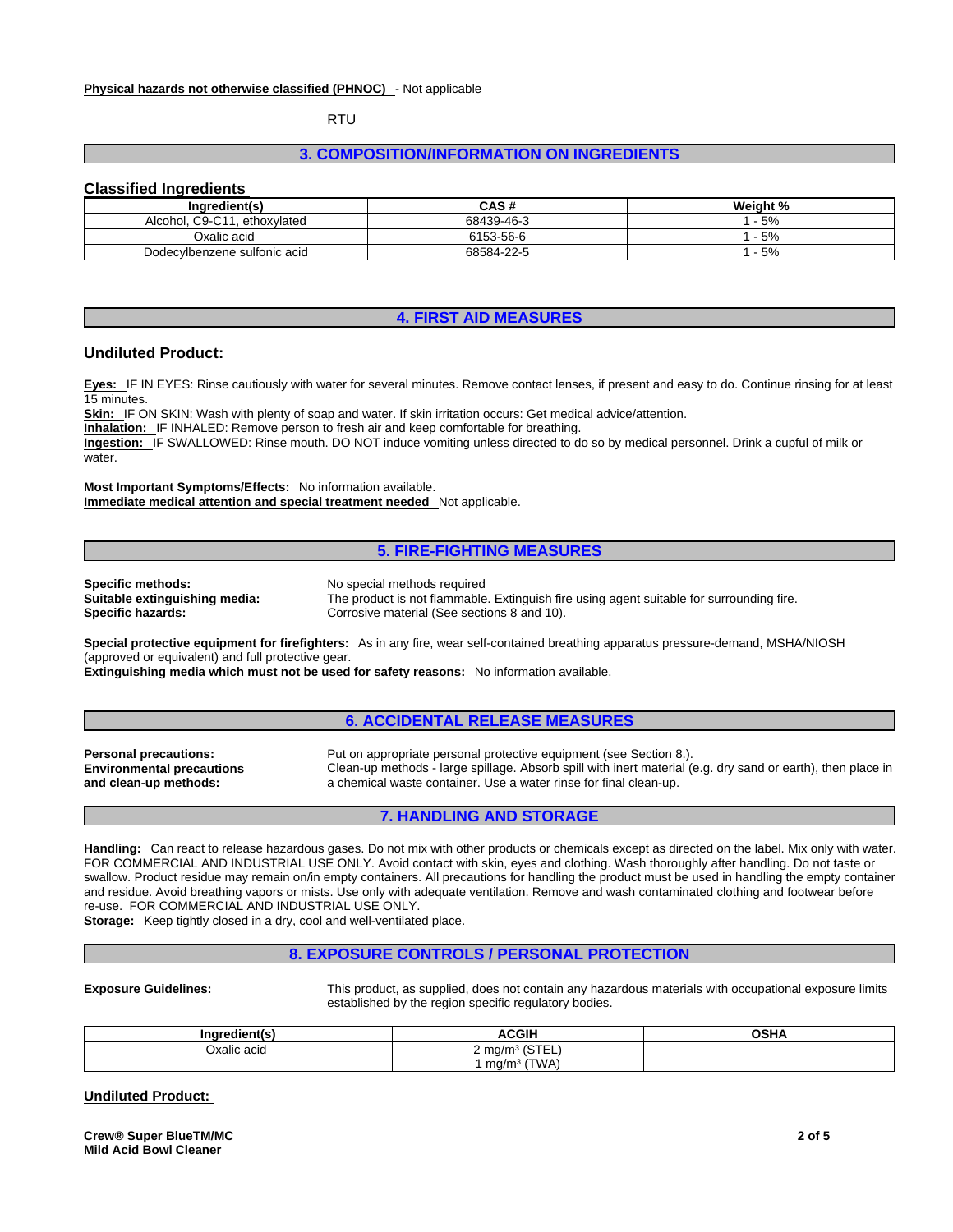#### **Engineering measures to reduce exposure:**

Good general ventilation should be sufficient to control airborne levels.

#### **Personal Protective Equipment**

It is the responsibility of the employer to determine the potential risk of exposure to hazardous chemicals for employees in the workplace in order to determine the necessity, selection, and use of personal protective equipment.

| Eye protection:                | Chemical-splash goggles.                                                                                                                                                                                                |
|--------------------------------|-------------------------------------------------------------------------------------------------------------------------------------------------------------------------------------------------------------------------|
| Hand protection:               | Chemical-resistant gloves.                                                                                                                                                                                              |
| Skin and body protection:      | No personal protective equipment required under normal use conditions.                                                                                                                                                  |
| <b>Respiratory protection:</b> | No personal protective equipment required under normal use conditions. If aerosols, mists, or vapors<br>are not adequately controlled by ventilation, use appropriate respiratory protection to avoid<br>over-exposure. |
| Hygiene measures:              | Handle in accordance with good industrial hygiene and safety practice.                                                                                                                                                  |

# **9. PHYSICAL AND CHEMICAL PROPERTIES**

**Explosion limits: - upper:** Not determined **- lower:** Not determined **Physical State** Liquid **Color:** Clear , Medium , Blue **Evaporation Rate:** No information available **Connect Section Codor:** Product specific<br> **Odor threshold:** No information available. **Connect Section Section Boiling point/range:** Not determined **Odor threshold:** No information available. **Boiling point/range: Not determined Melting point/freezing point (°C):** Not determined **Boiling point/range:** Not determined **Melting point/freezing point (°C):** Not determined **Autoignition temperature:** No information available **Solubility:** Completely Soluble **Solubility in other solvents: No information available Density:** 1.007 Kg/L<br> **Bulk density:** No information available<br> **Bulk density:** No information available.<br> **Vapor pressure:** No information available. **Bulk density:** No information available<br>**Flash point (°F):** > 200.1 °F > 93.4 °C **Flash point (°F):** > 200.1 °F > 93.4 °C **Partition coefficient (n-octanol/water):** No information available **Viscosity:** 20 cP<br> **Partition coefficient (n-octanol/water):** No information available<br> **Partition coefficient ( VOC:** 0 % \* **pH:** =< 2 **Flammability (Solid or Gas):** Not applicable **Corrosion to metals:** Not corrosive to metals **Sustained combustion:** Not applicable

**Elemental Phosphorus:** 0.00 % by wt.

\* - Title 17, California Code of Regulations, Division 3, Chapter 1, Subchapter 8.5, Article 2, Consumer Products, Sections 94508

# **10. STABILITY AND REACTIVITY**

**Reactivity: Not Applicable**<br> **Stability:** The product is **Stability:** The product is stable<br> **Possibility of hazardous reactions:** May vigorously react May vigorously react with strong alkaline products resulting in spattering and excessive heat.<br>None reasonably foreseeable. **Hazardous decomposition products: Materials to avoid:** Strong bases. Ammonia. Do not mix with chlorinated products (such as bleach). Do not mix with any other product or chemical unless specified in the use directions. **Conditions to avoid:** None known.

**11. TOXICOLOGICAL INFORMATION**

#### **Information on likely routes of exposure:**

Skin contact, Inhalation, Ingestion, Eye contact

#### **Delayed, immediate, or chronic effects and symptoms from short and long-term exposure**

**Skin contact:** Causes skin irritation. Symptoms may include pain (which may be delayed), redness, and/or discomfort.

**Eye contact:** Corrosive. Causes serious eye damage. Symptoms may include pain, burning sensation, redness, watering, blurred vision or loss of vision.

**Ingestion:** Causes burns/ serious damage to mouth, throat and stomach. Symptoms may include stomach pain and nausea. **Inhalation:** May cause irritation and corrosive effects to nose, throat and respiratory tract. Symptoms may include coughing and difficulty breathing.

**Sensitization:** No known effects.

**Target Organs (SE):** None known

**Target Organs (RE):** None known

#### **Numerical measures of toxicity**

**Crew® Super BlueTM/MC Mild Acid Bowl Cleaner**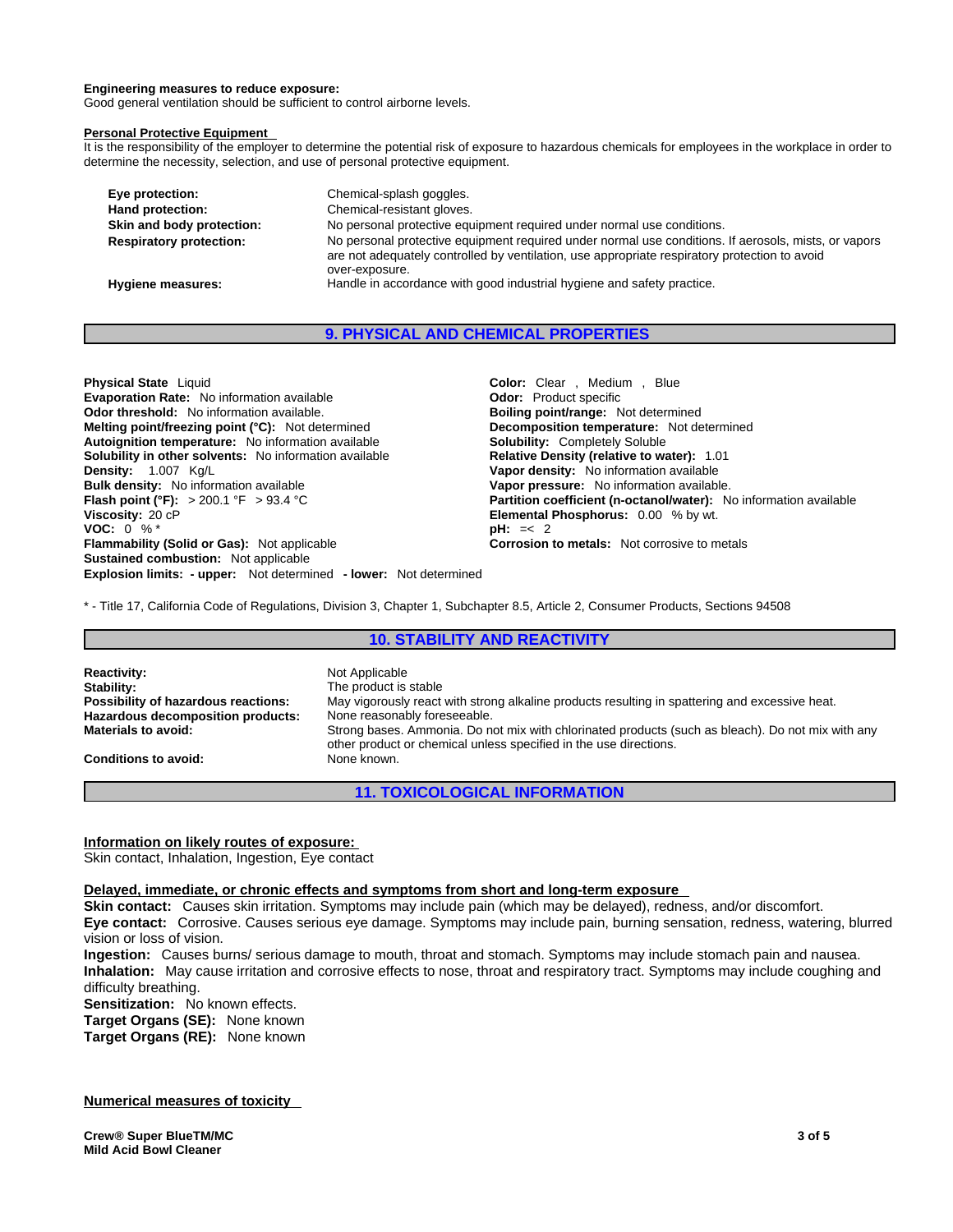**ATE - Oral (mg/kg):** > 5000 **ATE - Dermal (mg/kg):** >2000 **ATE - Inhalatory, gases (mg/l): ATE - Inhalatory, mists (mg/l): ATE - Inhalatory, vapors (mg/l):**

**12. ECOLOGICAL INFORMATION**

**Ecotoxicity:** No information available.

**Persistence and Degradability:** No information available.

**Bioaccumulation:** No information available.

**Mobility:** No information available.

**Other adverse effects** No information available.

#### **13. DISPOSAL CONSIDERATIONS**

**Waste from residues / unused products (undiluted product):** This product, as sold, if discarded or disposed, is a hazardous waste according to Federal regulations (40 CFR 261). Under RCRA, it is the responsibility of the user of the product to determine, at the time of disposal, whether the waste solution meets RCRA criteria for hazardous waste. Dispose in compliance with all Federal, state, provincial, and local laws and regulations.

**RCRA Hazard Class (undiluted product):** D002 Corrosive Waste **Contaminated Packaging:** Do not re-use empty containers.

**14. TRANSPORT INFORMATION**

**DOT/TDG/IMDG:** The information provided below is the full transportation classification for this product. This description does not account for the package size(s) of this product, that may fall under a quantity exception, according to the applicable transportation regulations. When shipping dangerous goods, please consult with your internal, certified hazardous materials specialist to determine if any exceptions can be applied to your shipment.

#### **DOT (Ground) Bill of Lading Description:** NOT REGULATED

**IMDG (Ocean) Bill of Lading Description:** NOT REGULATED

# **15. REGULATORY INFORMATION**

#### **International Inventories at CAS# Level**

TSCA TSCA **All components are listed or otherwise exempt** DSL DSL **DISL COMPONENTS** All components are listed or otherwise exempt

#### **US RIGHT TO KNOW (RTK)**

| Ingredient(s)                | CAS#       | <b>MARTK:</b> | <b>NJRTK:</b> | <b>PARTK:</b> | <b>RIRTK:</b> |
|------------------------------|------------|---------------|---------------|---------------|---------------|
| Water                        | 7732-18-5  |               |               |               |               |
| Alcohol, C9-C11, ethoxylated | 68439-46-3 |               |               |               |               |
| Oxalic acid                  | 6153-56-6  |               |               |               |               |
| Dodecylbenzene sulfonic acid | 68584-22-5 |               |               |               |               |
| Polyethylene glycol          | 25322-68-3 |               |               |               |               |
| Dve CI 61585                 | 4474-24-2  |               |               |               |               |

#### **CERCLA/ SARA**

## **Canadian Regulations**